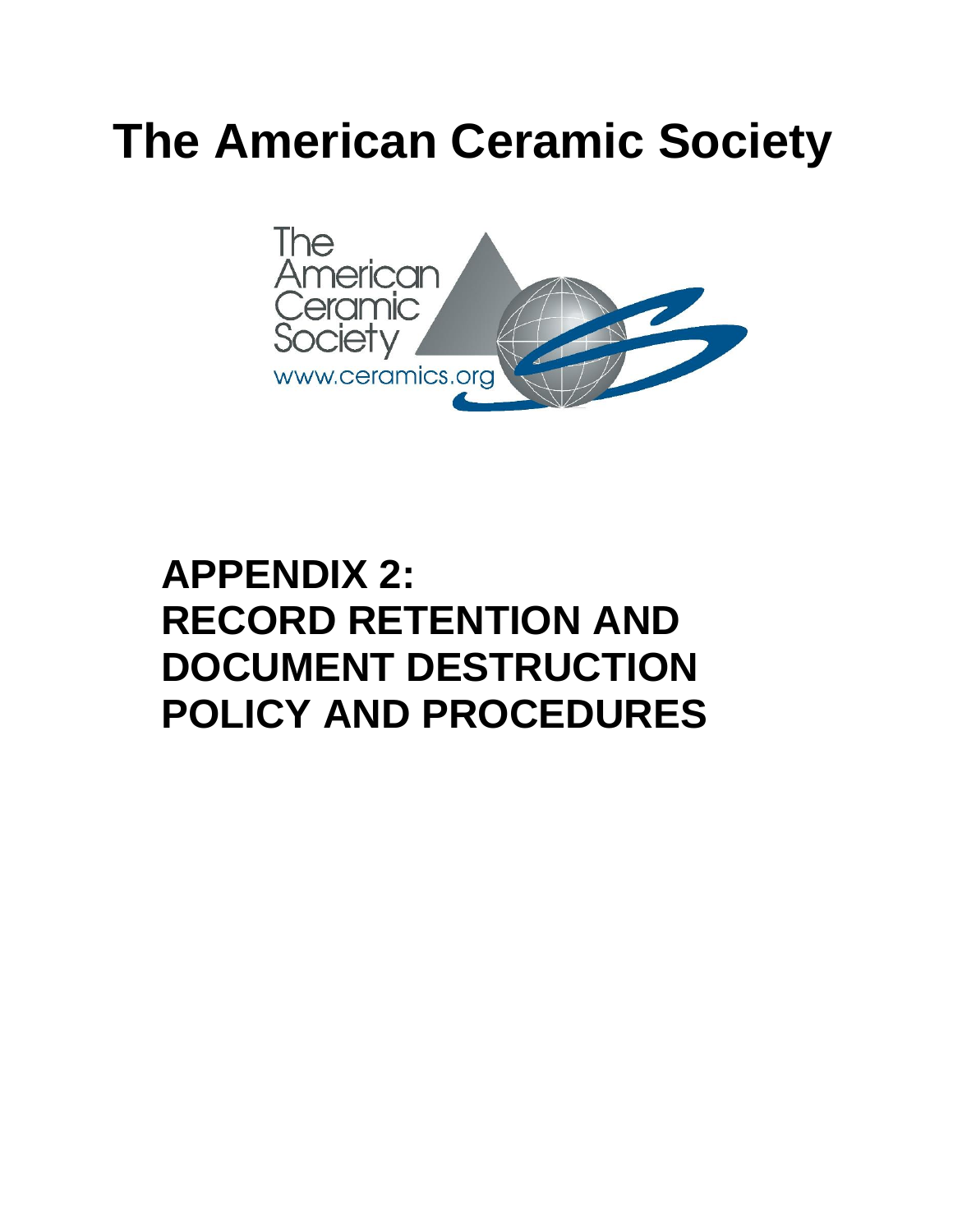## **RECORD RETENTION AND DOCUMENT DESTRUCTION POLICY AND PROCEDURES**

# 1. Purpose

Record retention and document destruction are distinct, but complementary issues. Record retention balances the need for an organization to maintain accurate and appropriate files with the challenge of limited physical and electronic space for archives. All businesses need to keep documents that preserve institutional history for strategic planning, regulatory compliance and legal purposes.

The Sarbanes-Oxley Act of 2002 forbids purging of documents when any organization – nonprofit or for-profit – is under federal investigation. Document destruction policies provide guidelines for the proper disposal of records and prevent destruction of relevant documentation if the organization is involved in litigation.

It is a federal crime to alter, cover up, falsify or destroy any document to prevent its use in an official proceeding. Retention and destruction policies are helpful under any circumstances. When already in place, these policies not only help nonprofits retain appropriate historical and legal documentation, but they also clarify the steps to take if a federal investigation ever takes place.

2. Document Retention

The SOCIETY shall retain records for the period of their immediate or current use, unless longer retention is necessary for historical reference or to comply with contractual or legal requirements. This policy contains guidelines for how long certain documents, regardless of physical form, should be kept and how records should be destroyed. The policy is designed to ensure compliance with federal and state laws and regulations, to eliminate accidental or innocent destruction of records and to facilitate The SOCIETY'S operations by promoting efficiency and freeing up valuable storage space. Records and documents outlined in this policy include paper, electronic files (including e-mail) and voicemail records regardless of where the document is stored, including network servers, desktop, laptop or handheld computers and other wireless devices with text messaging capabilities.

The SOCIETY takes seriously its obligations to preserve information relating to litigation, audits and investigations. This policy provides for the systematic review, retention and destruction of documents received or created by The SOCIETY in connection with the transaction of organization business.

3. Record Retention Requirements

Each of the following Document Types shall be retained for the indicated period of time.

| Annual Audits and Financial Statements<br>Articles of Incorporation<br>Bank deposit records<br>Bank statements and reconciliations<br>Board Meeting and Board Committee Minutes<br><b>Board Policies/Resolutions</b><br><b>Business Expense Records</b><br>Cash receipts<br>Check registers<br>Contracts, mortgages, leases, notes (after expiration) | Permanently<br>Permanently<br>3 years<br>3 years<br>Permanently<br>Permanently<br>7 years<br>3 years<br>7 years<br>7 years |
|-------------------------------------------------------------------------------------------------------------------------------------------------------------------------------------------------------------------------------------------------------------------------------------------------------------------------------------------------------|----------------------------------------------------------------------------------------------------------------------------|
| Contracts, mortgages, leases, notes (still in effect)                                                                                                                                                                                                                                                                                                 | Permanently                                                                                                                |
| Copyright registrations & assignments                                                                                                                                                                                                                                                                                                                 | Permanently                                                                                                                |
| Constitution, Bylaws, Rules and Procedures Manual                                                                                                                                                                                                                                                                                                     | Permanently                                                                                                                |
| Correspondence (employment related)                                                                                                                                                                                                                                                                                                                   | 2 years                                                                                                                    |
| Correspondence (formal for customers and vendors)                                                                                                                                                                                                                                                                                                     | 2 years                                                                                                                    |
| Correspondence (legal, tax, and regulatory matters)                                                                                                                                                                                                                                                                                                   | Permanently                                                                                                                |
| Deeds, real estate and construction documents                                                                                                                                                                                                                                                                                                         | Permanently                                                                                                                |
| Depreciation schedules                                                                                                                                                                                                                                                                                                                                | Permanently                                                                                                                |
| Donor funds                                                                                                                                                                                                                                                                                                                                           | 7 years                                                                                                                    |
| Employee earnings records                                                                                                                                                                                                                                                                                                                             | 7 years                                                                                                                    |
| <b>Employment Applications</b>                                                                                                                                                                                                                                                                                                                        | 3 years                                                                                                                    |
| <b>Fixed Asset records</b>                                                                                                                                                                                                                                                                                                                            | Permanently                                                                                                                |
| General Ledgers                                                                                                                                                                                                                                                                                                                                       | 10 years                                                                                                                   |
| Insurance Policies, records, claims (expired)                                                                                                                                                                                                                                                                                                         | 3 years                                                                                                                    |
| Insurance Policies, records, claims (still in effect)                                                                                                                                                                                                                                                                                                 | Permanently                                                                                                                |
| Inventory records                                                                                                                                                                                                                                                                                                                                     | 7 years                                                                                                                    |
| Investment records statements                                                                                                                                                                                                                                                                                                                         | 7 years                                                                                                                    |
| Invoices                                                                                                                                                                                                                                                                                                                                              | 7 years                                                                                                                    |